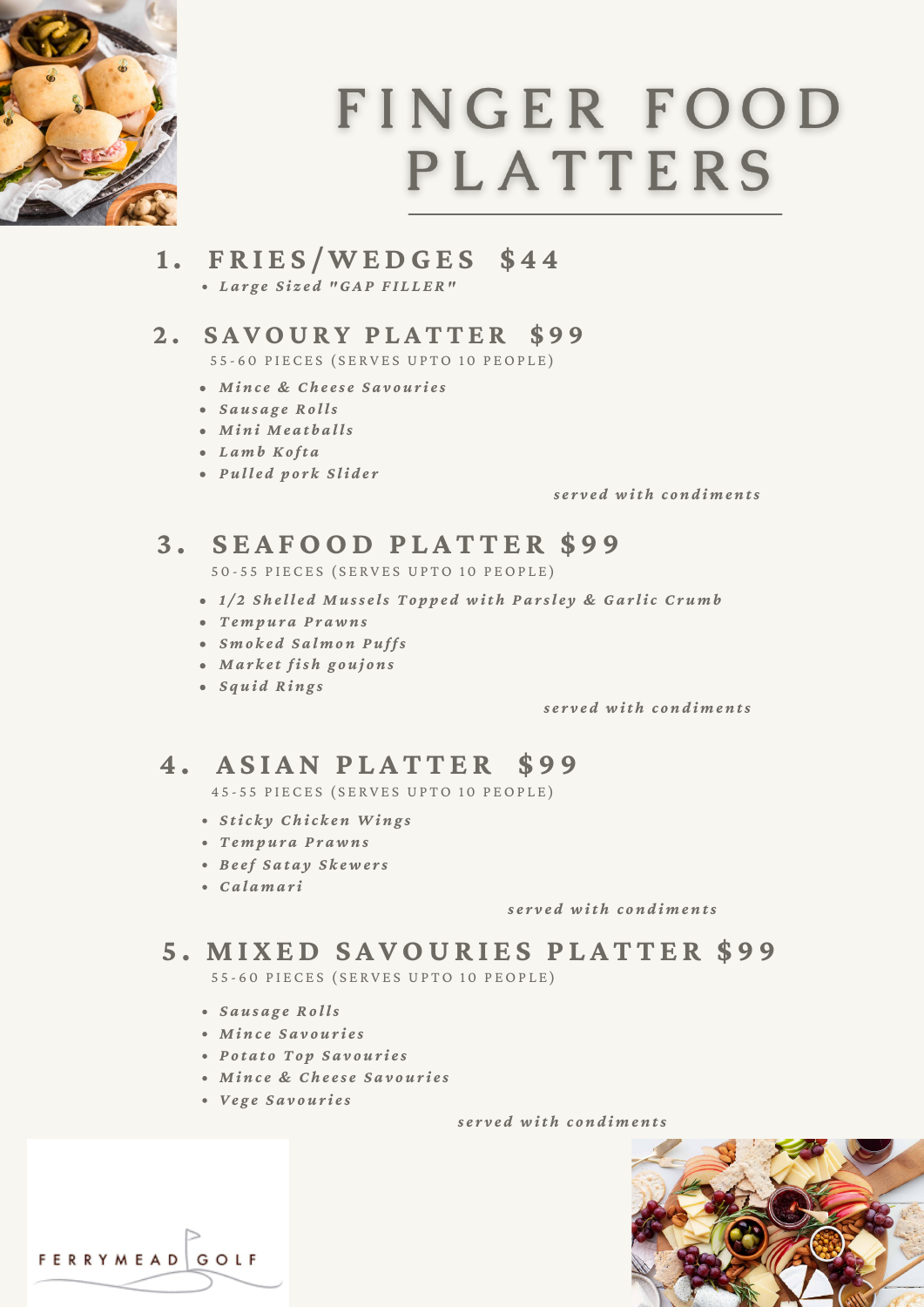

# FINGER FOOD **PLATTERS**

- **6 . SUSHI P L A T T E R \$ 9 9** 40-45 PIECES (SERVES UPTO 8 PEOPLE)
	- Selection of Sushi Pieces served with condiments
- **7 . S ANDWI CH & ROL L P L A T T E R \$ 9 9** 45-50 PIECES (SERVES UPTO 8 PEOPLE)
	- *Cl u b S a n d w ic h e s*
	- Ham, Cheese, Gherkin, Lettuce & Cream cheese Petite Rolls
	- Salami, Cheese, Gherkin, Lettuce Petite Rolls with Chutney

### **8 . V EGE T A R I AN P L A T T E R \$ 9 9**

40-50 PIECES (SERVES UPTO 8 PEOPLE)

- *Cl u b S a n d w ic h e s*
- *Cr o sti n i w it h Va r i o u s To p p i n g s*
- *S p r i n g Ro l ls*
- *S a m o s a s*
- *Ve g e Qu ic h e*

*s e r v e d w it h c o n d i m e n ts*

### **9 . COLD CUT P L A T T E R \$ 1 9 9**

( SERVES UPTO 20 PEOPLE)

- *S h a v e d Ha m P e st o*
	- *Oli v e s*
- *P a st r a m i B e e f*  $\bullet$  *Breads*
- *Ch e e s e P ic k l e*
- *Cu r e d M e a ts*
- *Hu m m u s*

### **1 0 . CHE E S E P L A T T E R \$ 1 9 9**

( SERVES UPTO 20 PEOPLE)

- *Ch e d d a r*
- $\bullet$  *Brie*
- *B l u e Ch e e s e*
- *Co r n ic h o n s ( B a b y Cu c u m b e r )*
- *S u n d r i e d To m a t o e s*
- Assorted Biscuits, Crackers & Breads
- *Gr a p e s*
- *Cu r e d M e a ts*
- $\bullet$  *Olives*
- *Ch u t n e y & Di p s*